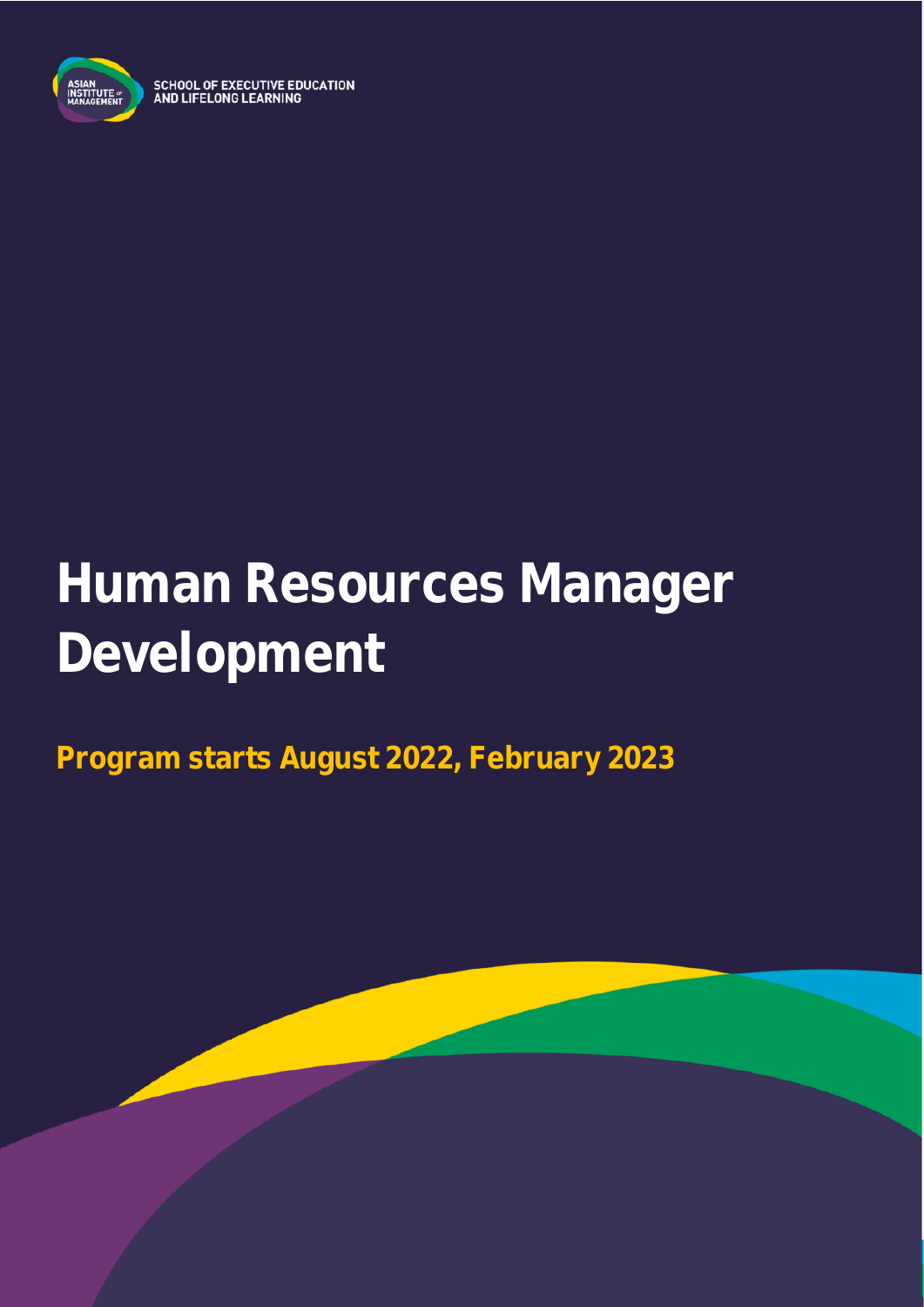

## **Human Resources Manager Development**



**\_\_\_**

The ongoing pandemic has forced companies/institutions to look at how agile their business model and their organizations are. It has also brought the Human Resources function into a more prominent role as companies looked for ways to continue delivering products and services, or pivoted to other business models. Human Resources managers are now being called upon to help lead the organization's efforts to provide the skilled, engaged and agile work teams within the environment of changing health protocols, volatile business environment, employee uncertainties and fears.

How prepared are your company's HR Managers for the increasing demands that are being placed upon them?

By joining the program, participants will increase their capabilities within the Human Resources function and provide them a broader perspective of their role.

With effective HR Managers, the company will have a more engaged workforce who will enable it to reach new heights, achieve breakthrough business strategies and growth, and address an array of organizational challenges.

#### **PROGRAM OBJECTIVES**

This interactive online program aims to increase the HR Manager's knowledge of human resources processes and how these align with business strategy, and enhance their leadership skills. The program will teach skills in Strategy, business partnering, coaching skills, labor relations and negotiation, organization development and change management. The program will also update participants on trends in the areas of Talent Acquisition, Total Rewards and Performance Management.

#### **SCHEDULE**

August 30, September 6, 8, 13,15, 19, 20,27,29, October 4, 6, 11, 2022 8:30 AM to 12:00 PM on all dates

February 28, March 2, 7, 9, 14, 16, 21, 23,28,30, April 04, 11, 2023 Tuesdays and Thursdays 1:30 PM to 5:00 PM on all dates

#### **PROGRAM FORMAT**

Delivered online via live virtual interactive sessions in Zoom

#### **PROGRAM FEES**

PHP 75,000.00 or USD 1,500.00\* \*Based on USD 1 = PHP 50. The prevailing exchange rate at the date of payment may apply.

**Alumni status will be granted upon completion of the program**

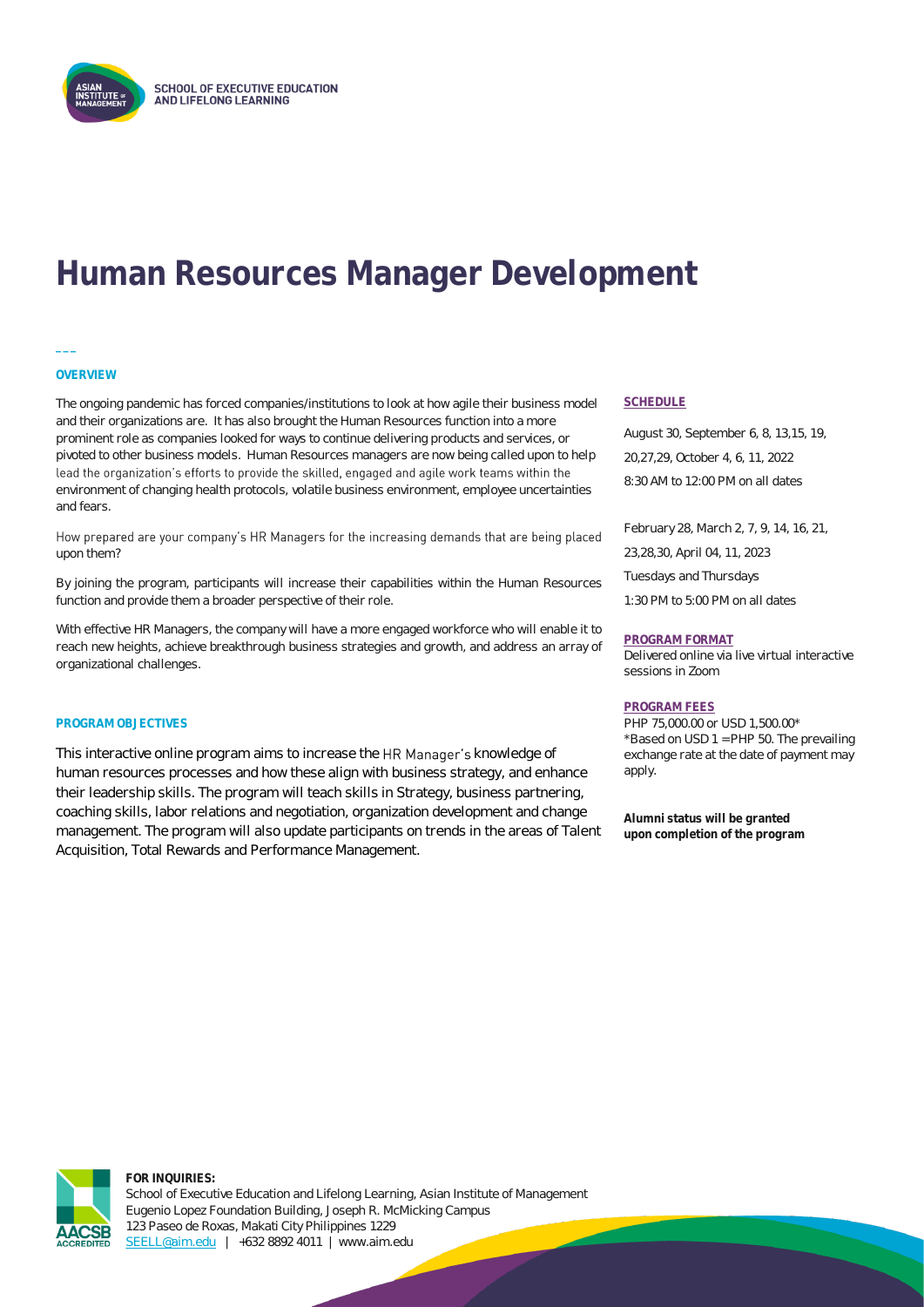

#### **KEY BENEFITS**

**Well-Structured Program and World-Class Faculty**

The online program offers a venue for high-impact learning with real-time, experiential, and interactive online sessions. Participants will learn from AIM's world-class faculty and its network of industry leaders and practitioners.

**Enhanced Human Resources Management Skills and Leadership Capabilities**

The program develops top-notch Human Resource Managers and Business Partners with enhanced leadership capabilities, knowledge of key people systems, and critical skills for transforming organizations and working teams amidst disruption and challenges.

**Enhanced Employee Engagement and Commitment Amidst Disruption**

With effective Human Resource Managers and Business Partners, organizations will benefit from a highly engaged and committed workforce that is prepared to face business transformation amidst a volatile business environment.

#### WHO SHOULD ATTEND

**Human Resources Managers, Business Partners, and Specialists**  who want to improve their skills to add greater value to the organization.

**Line Leaders in Operations** who want to go through Human Resources roles.

**Entrepreneurs and Business Owners** who want to manage their business better with improved knowledge on human resources practices

#### **WHAT YOU WILL LEARN**

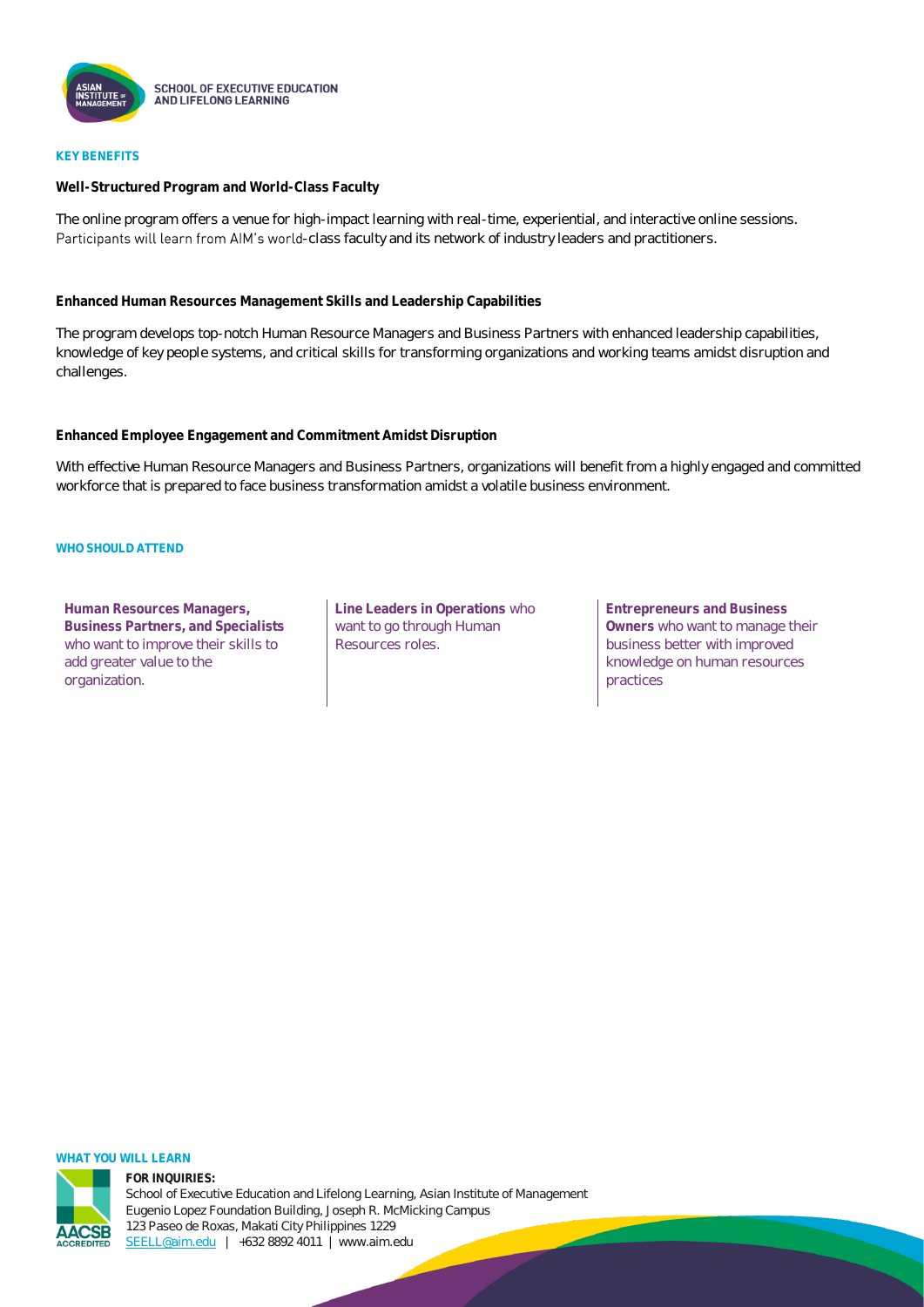

### **PROGRAM LEARNING CONTENT**



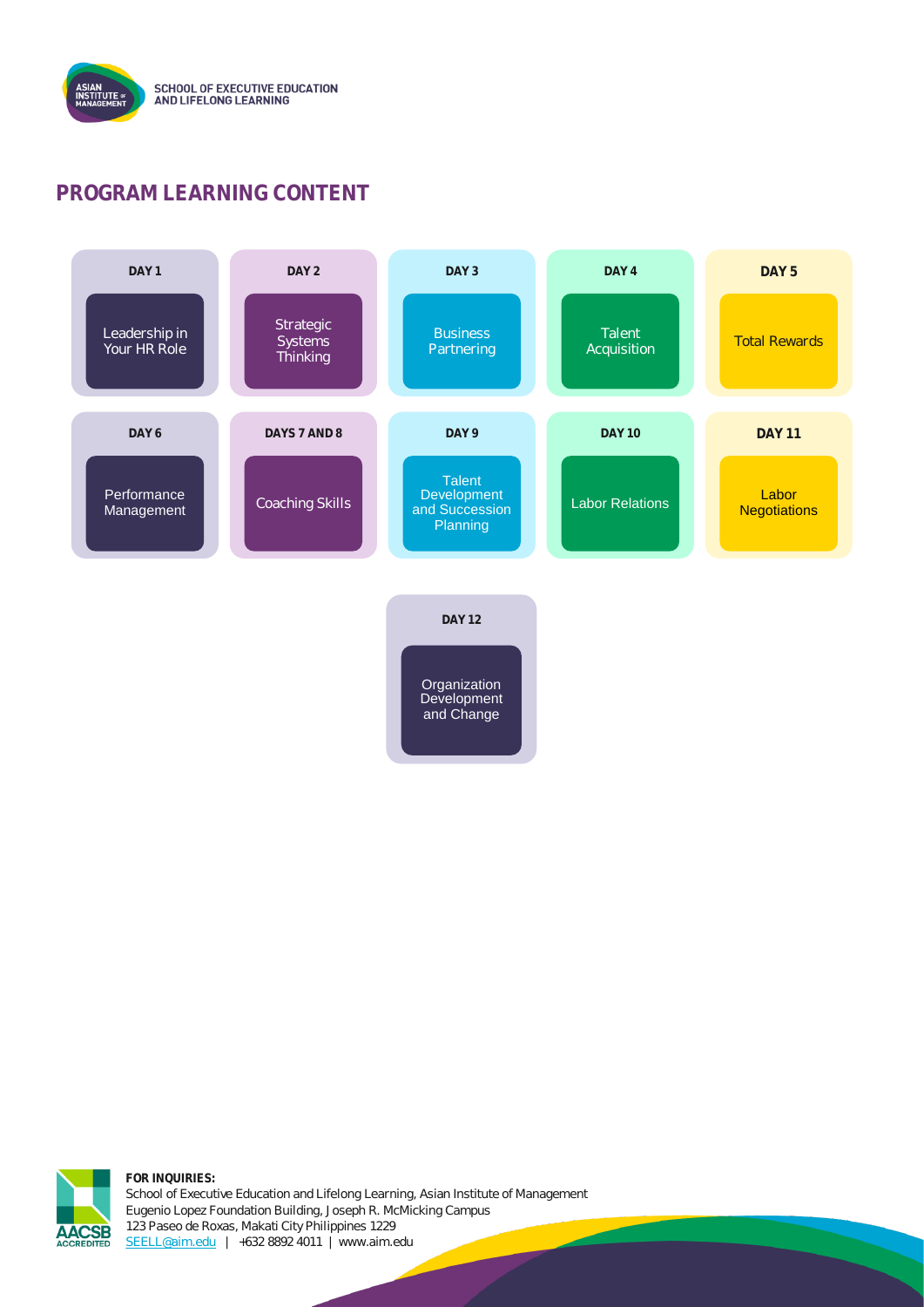

### **Your Program Faculty**



**Ma. Angelica B. Lleander** Adjunct Faculty Asian Institute of Management

Professor Ma. Angelica Lleander is an experienced Human Resources leader and an ICFcertified coach. She has led the HR teams of multinational companies (Pfizer Philippines, Mundipharma Philippines), working towards the goal of being preferred employers. She is a leadership coach, specializing in coaching high-potential talents.



**Alberto G. Mateo, Jr.** School Head, SEELL Asian Institute of Management

Professor Alberto G. Mateo, Jr. is a seasoned business leader, educator, and certified coach. He earned his coaching certification from the NeuroLeadership Institute and is currently a practicing executive coach. Professor Mateo brings with him thirty-four years of progressive experience in the fields of general management, finance, human resources, and management education with multinational sales organizations and academic institutions.



**Antonio Ma. P. Perez** Adjunct Faculty Asian Institute of Management

Prof. Antonio Ma. Perez teaches Systems Thinking, Balanced Scorecard, Quantitative Analysis and Operations Management. Prior to joining AIM, he was a regular lecturer in Operations Management and Decision Analysis in the MBA program of the Malaysian Institute of Management in Kuala Lumpur. Prof. Perez obtained his MBA degree from the University of California Los Angeles (UCLA) with major in Management Information Systems. He was elected member to the Beta Gamma Sigma, the nationalhonor society for students in Business Administration in the U.S.A. He completed a course on Systems Dynamics at the Massachusetts Institute of Technology.